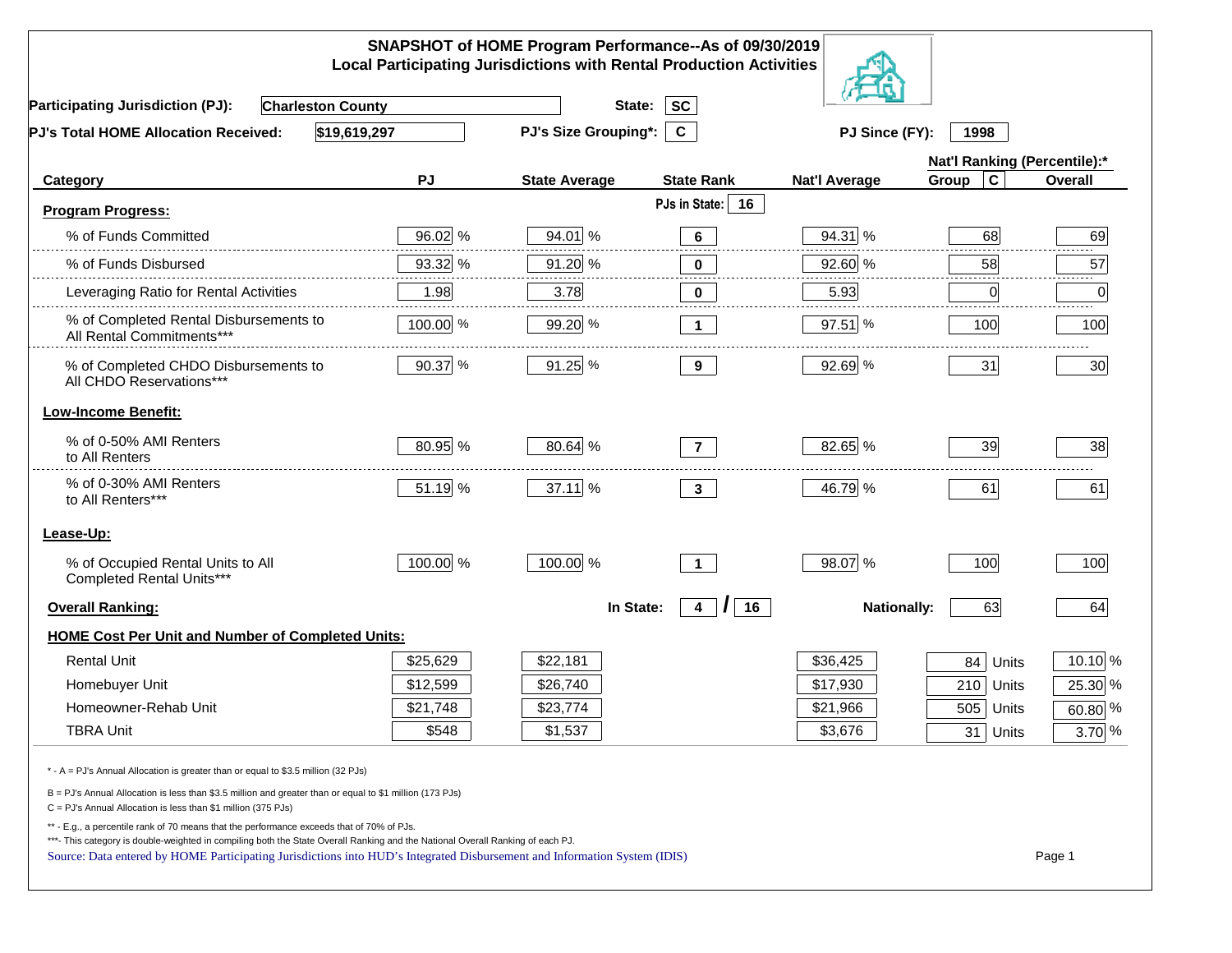| <b>Participating Jurisdiction (PJ): Charleston County</b><br><b>Total Development Costs:</b><br>(average reported cost per unit in<br>PJ:<br><b>HOME-assisted projects)</b><br>State:*<br>National:**<br><b>RACE:</b><br>White:<br><b>Black/African American:</b> | %<br>26.2<br>72.6<br>0.0<br>0.0<br>0.0 | <b>Rental</b><br>\$62,333<br>\$120,325<br>\$135,225<br>%<br>19.5<br>69.5<br>0.5 | Homebuyer<br>\$116,441<br>\$17,297<br>\$88,236<br><b>Rental Homebuyer Homeowner</b><br>℅<br>4.6<br>95.0 | $ \overline{sc} $<br><b>TBRA</b><br>$\%$<br>0.0<br>0.0 | <b>Homeowner</b><br>\$26,245<br>\$25,031<br>\$26,222<br><b>HOUSEHOLD TYPE:</b><br>Single/Non-Elderly: | <b>CHDO Operating Expenses:</b><br>(% of allocation)<br>℅<br>11.9 | PJ:<br><b>National Avg:</b><br>$\%$ | Rental Homebuyer Homeowner<br>$\%$                 | $1.4\%$<br>$1.1\%$<br><b>TBRA</b><br>$\%$ |
|-------------------------------------------------------------------------------------------------------------------------------------------------------------------------------------------------------------------------------------------------------------------|----------------------------------------|---------------------------------------------------------------------------------|---------------------------------------------------------------------------------------------------------|--------------------------------------------------------|-------------------------------------------------------------------------------------------------------|-------------------------------------------------------------------|-------------------------------------|----------------------------------------------------|-------------------------------------------|
|                                                                                                                                                                                                                                                                   |                                        |                                                                                 |                                                                                                         |                                                        |                                                                                                       |                                                                   |                                     |                                                    |                                           |
|                                                                                                                                                                                                                                                                   |                                        |                                                                                 |                                                                                                         |                                                        |                                                                                                       |                                                                   |                                     |                                                    |                                           |
|                                                                                                                                                                                                                                                                   |                                        |                                                                                 |                                                                                                         |                                                        |                                                                                                       |                                                                   |                                     |                                                    |                                           |
|                                                                                                                                                                                                                                                                   |                                        |                                                                                 |                                                                                                         |                                                        |                                                                                                       |                                                                   |                                     |                                                    |                                           |
|                                                                                                                                                                                                                                                                   |                                        |                                                                                 |                                                                                                         |                                                        |                                                                                                       |                                                                   |                                     |                                                    |                                           |
|                                                                                                                                                                                                                                                                   |                                        |                                                                                 |                                                                                                         |                                                        |                                                                                                       |                                                                   |                                     |                                                    |                                           |
|                                                                                                                                                                                                                                                                   |                                        |                                                                                 |                                                                                                         |                                                        |                                                                                                       |                                                                   |                                     |                                                    |                                           |
|                                                                                                                                                                                                                                                                   |                                        |                                                                                 |                                                                                                         |                                                        |                                                                                                       |                                                                   | 53.8                                | 29.7                                               | 0.0                                       |
|                                                                                                                                                                                                                                                                   |                                        |                                                                                 |                                                                                                         |                                                        | Elderly:                                                                                              | 53.6                                                              | 4.3                                 | 44.8                                               | 0.0                                       |
| Asian:                                                                                                                                                                                                                                                            |                                        |                                                                                 | 0.0                                                                                                     | 0.0                                                    | <b>Related/Single Parent:</b>                                                                         | 25.0                                                              | 23.3                                | 10.1                                               | 0.0                                       |
| American Indian/Alaska Native:                                                                                                                                                                                                                                    |                                        | 0.0                                                                             | 0.0                                                                                                     | 0.0                                                    | <b>Related/Two Parent:</b>                                                                            | 3.6                                                               | 11.4                                | 11.1                                               | 0.0                                       |
| Native Hawaiian/Pacific Islander:                                                                                                                                                                                                                                 |                                        | 0.0                                                                             | 0.0                                                                                                     | 0.0                                                    | Other:                                                                                                | 6.0                                                               | 2.9                                 | 4.2                                                | 0.0                                       |
| American Indian/Alaska Native and White:                                                                                                                                                                                                                          | 0.0                                    | 0.0                                                                             | 0.0                                                                                                     | 0.0                                                    |                                                                                                       |                                                                   |                                     |                                                    |                                           |
| Asian and White:                                                                                                                                                                                                                                                  | 0.0                                    | 0.0                                                                             | 0.0                                                                                                     | 0.0                                                    |                                                                                                       |                                                                   |                                     |                                                    |                                           |
| <b>Black/African American and White:</b>                                                                                                                                                                                                                          | 0.0                                    | 1.9                                                                             | 0.0                                                                                                     | 0.0                                                    |                                                                                                       |                                                                   |                                     |                                                    |                                           |
| American Indian/Alaska Native and Black:                                                                                                                                                                                                                          | 0.0                                    | 0.0                                                                             | 0.0                                                                                                     | 0.0                                                    |                                                                                                       |                                                                   |                                     |                                                    |                                           |
| <b>Other Multi Racial:</b>                                                                                                                                                                                                                                        | 0.0                                    | 0.0                                                                             | 0.0                                                                                                     | 0.0                                                    |                                                                                                       |                                                                   |                                     |                                                    |                                           |
| Asian/Pacific Islander:                                                                                                                                                                                                                                           | 1.2                                    | 0.0                                                                             | 0.0                                                                                                     | 0.0                                                    |                                                                                                       |                                                                   |                                     |                                                    |                                           |
| <b>ETHNICITY:</b>                                                                                                                                                                                                                                                 |                                        |                                                                                 |                                                                                                         |                                                        |                                                                                                       |                                                                   |                                     |                                                    |                                           |
| <b>Hispanic</b>                                                                                                                                                                                                                                                   | 0.0                                    | 4.3                                                                             | 0.4                                                                                                     | 0.0                                                    |                                                                                                       |                                                                   |                                     |                                                    |                                           |
| <b>HOUSEHOLD SIZE:</b>                                                                                                                                                                                                                                            |                                        |                                                                                 |                                                                                                         |                                                        |                                                                                                       | <b>SUPPLEMENTAL RENTAL ASSISTANCE:</b>                            |                                     |                                                    |                                           |
| 1 Person:                                                                                                                                                                                                                                                         | 50.0                                   | 29.5                                                                            | 39.6                                                                                                    | 0.0                                                    | Section 8:                                                                                            | 60.7                                                              | 3.3                                 |                                                    |                                           |
| 2 Persons:                                                                                                                                                                                                                                                        | 26.2                                   | 19.0                                                                            | 27.5                                                                                                    | 0.0                                                    | <b>HOME TBRA:</b>                                                                                     | 0.0                                                               |                                     |                                                    |                                           |
| 3 Persons:                                                                                                                                                                                                                                                        | 10.7                                   | 28.6                                                                            | 18.6                                                                                                    | 0.0                                                    | Other:                                                                                                | 1.2                                                               |                                     |                                                    |                                           |
| 4 Persons:                                                                                                                                                                                                                                                        | 7.1                                    | 15.7                                                                            | 9.7                                                                                                     | 0.0                                                    | No Assistance:                                                                                        | 38.1                                                              |                                     |                                                    |                                           |
| 5 Persons:                                                                                                                                                                                                                                                        | 3.6                                    | 2.4                                                                             | 2.6                                                                                                     | 0.0                                                    |                                                                                                       |                                                                   |                                     |                                                    |                                           |
| 6 Persons:                                                                                                                                                                                                                                                        | 1.2                                    | 0.5                                                                             | 1.2                                                                                                     | 0.0                                                    |                                                                                                       |                                                                   |                                     |                                                    |                                           |
| 7 Persons:                                                                                                                                                                                                                                                        | 1.2                                    | 0.0                                                                             | 0.6                                                                                                     | 0.0                                                    |                                                                                                       |                                                                   |                                     |                                                    |                                           |
| 8 or more Persons:                                                                                                                                                                                                                                                | 0.0                                    | 0.0                                                                             | 0.2                                                                                                     | 0.0                                                    | # of Section 504 Compliant Units:                                                                     |                                                                   | 19                                  |                                                    |                                           |
| * The State average includes all local and the State PJs within that state                                                                                                                                                                                        |                                        |                                                                                 |                                                                                                         |                                                        |                                                                                                       |                                                                   |                                     |                                                    |                                           |
| ** The National average includes all local and State PJs, and Insular Areas                                                                                                                                                                                       |                                        |                                                                                 |                                                                                                         |                                                        |                                                                                                       |                                                                   |                                     |                                                    |                                           |
| # Section 8 vouchers can be used for First-Time Homebuyer Downpayment Assistance.                                                                                                                                                                                 |                                        |                                                                                 |                                                                                                         |                                                        |                                                                                                       |                                                                   |                                     |                                                    |                                           |
| Source: Data entered by HOME Participating Jurisdictions into HUD's Integrated Disbursement and Information System (IDIS)                                                                                                                                         |                                        |                                                                                 |                                                                                                         |                                                        |                                                                                                       |                                                                   |                                     | <b>HOME Program Performance SNAPSHOT</b><br>Page 2 |                                           |